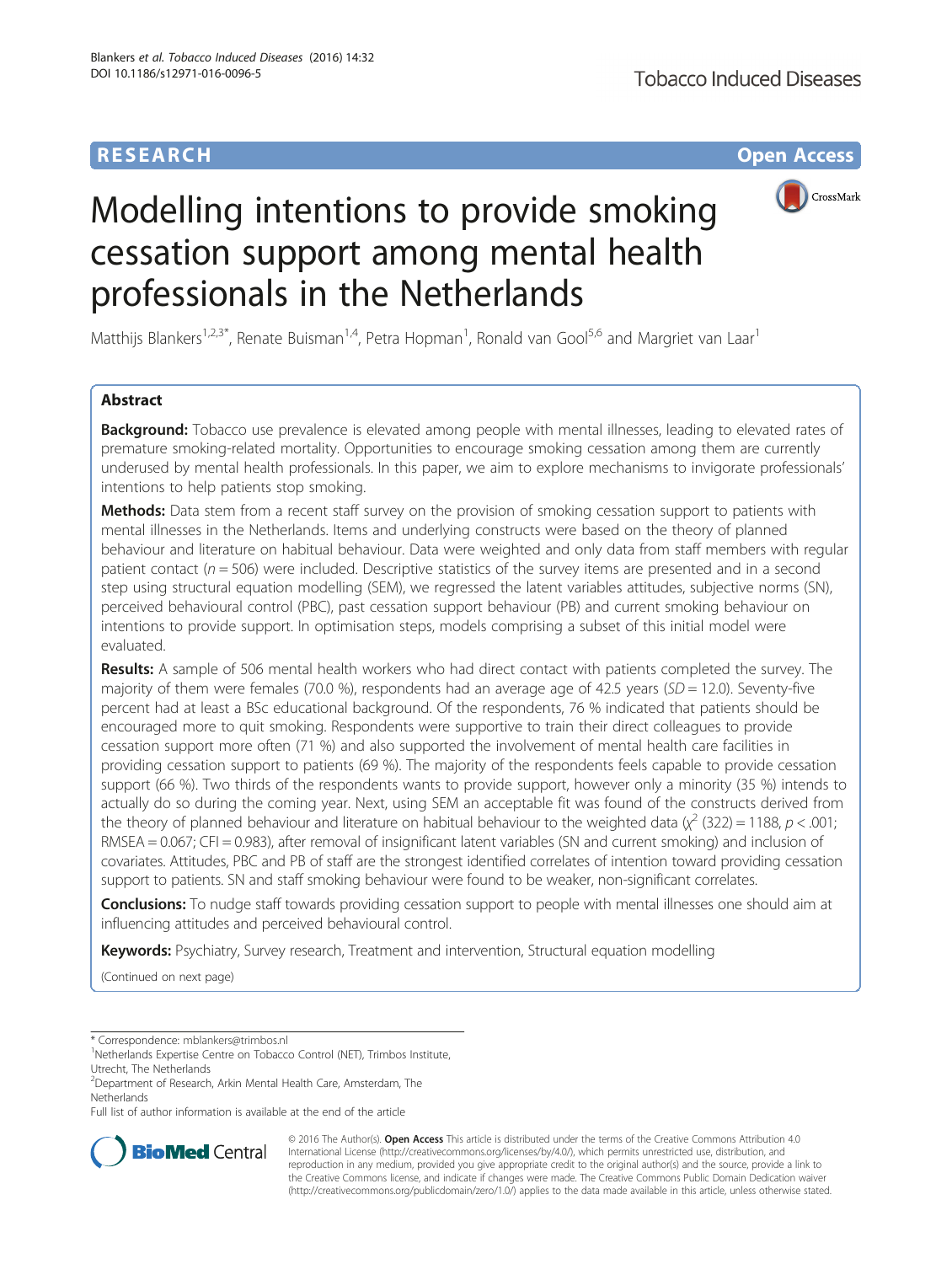#### (Continued from previous page)

Abbreviations: ATT, Attitudes; BSc, Bachelor of science; CFI, Comparative fit index; CI, Confidence interval; DWLS, Diagonally weighted least squares; INT, Intention; PB, Past cessation support behaviour; PBC, Perceived behavioural control; RMSEA, Root mean square error of approximation; SD, Standard deviation; SEM, Structural equation modelling; SMO, Smoking behaviour; SN, Subjective norms; TPB, Theory of planned behaviour

## Background

Tobacco use prevalence is elevated among people with mental illnesses, compared to the general population. Estimates indicate that on average, smoking prevalence is two to four times higher among people with mental illnesses than in the general population [[1\]](#page-9-0). People with schizophrenia have notably high smoking prevalence rates: a review by de Leon and Diaz [\[2](#page-9-0)] estimates the global daily smoking rate for people with schizophrenia to be 62 %. Common mental disorders such as depression (37 %), bipolar disorder (69 %) and substance use disorders (77 %–93 %) also have been found to be associated with high smoking rates [\[1](#page-9-0), [3](#page-9-0), [4](#page-9-0)] compared to smoking prevalence estimates of the World Health Organisation for the general population worldwide (21 % smoked tobacco in 2013 [\[5](#page-9-0)]).

As a consequence, premature smoking-related mortality is common among people with mental illnesses. For example, based on data from individuals hospitalized with a primary psychiatric diagnosis in California from 1990 to 2005, mortality was associated with tobacco smoking in 23,620 of the 44,469 patients with schizophrenia (53 %) [\[1\]](#page-9-0). In comparison, an estimated 480,000 [[6\]](#page-9-0) of the 2,596,993 deaths in the general population of the United States in 2013 (18 %) died as a consequence of cigarette smoking and exposure to tobacco smoke.

Therefore, a moderate proportion of all premature mortality among people with mental illnesses may be prevented if successful measures would be taken to reduce smoking rates among them. To involve this population in smoking cessation treatment, mental health care facilities are a promising setting [[4](#page-9-0), [7\]](#page-9-0). However, based on recent evaluations, many opportunities to encourage and support smoking cessation in mental health care institutes are currently not being used  $[8-10]$  $[8-10]$  $[8-10]$  $[8-10]$ . This also applies to the Netherlands [[11](#page-9-0)], where the current study was performed.

In a recent study conducted in the Netherlands, it was found that little more than half (54.7 %) of the staff of inpatient facilities had ever helped a patient stop smoking; 24 % had done so in the last year, whereas 35 % intended to provide cessation support to a patient next year [\[11](#page-9-0)]. Smoking cessation support in mental health institutes might not be provided more often for a number of reasons. These include tolerant smoking policies and informal norms regarding the acceptability of smoking among staff [\[4](#page-9-0)], staff members' and patients' opinions

that smoking is often a lesser concern for people with mental illnesses [\[4](#page-9-0)], or even that smoking is helpful in reducing symptoms of disorders (eg self-medication hypothesis) [[12](#page-9-0)]. Staff members' own smoking status is also hypothesised to affect the likelihood they will provide cessation support [\[13\]](#page-9-0). Other possible reasons may be a lack of training, skills and support for staff to help patients stop smoking, or the limited availability of (effective) interventions to aid smoking cessation [[4\]](#page-9-0).

In the current paper, we aim to explore these and other possible mechanisms underlying staff members' intentions to help patients stop smoking. In this exploration, constructs from the Theory of Planned Behaviour (TPB) [\[14](#page-9-0)] are used. The TPB is an established theory to model (health) intentions and behaviour [[15](#page-9-0)–[17](#page-9-0)]. According to the TPB, intentions are the most proximal determinants of behaviour. Intentions in turn are a product of behavioural attitudes (beliefs, feelings and tendencies towards a behaviour), the subjective norm (SN) regarding a behaviour and perceived behavioural control (PBC), which reflects the perception of being able to perform or control a behaviour. In addition, PBC is also hypothesized to have a direct influence on behaviour [[14](#page-9-0)]. The TPB has frequently served as a basis for designing successful smoking cessation and other addiction treatment programs [\[18](#page-9-0)]. The number of studies in which the TPB is applied to modelling and changing clinicians' behaviour is however smaller. A systematic review published in 2007 [\[19](#page-9-0)] identified 20 studies in which the TPB (or its predecessor, the theory of reasoned action) has been used in relation to clinicians' behaviour. The authors conclude that the small number of studies is striking and unfortunate, as the discrepancy between clinicians' prescribed (based on evidence based treatment guidelines) and actual behaviour implies a need for more research on possible approaches to narrow this gap [[19](#page-9-0)]. Of the 20 studies that were included, two focussed on the provision of smoking cessation interventions by clinicians, neither of the two focussed on mental health care providers. The study by McCarty and colleagues among 397 staff nurses at four hospitals in the United States found that providing cessation advice was related to attitudes toward offering advice and perceived ability to offer advice [[20](#page-9-0)]. The other study, by Puffer and colleagues found that attitudes and PBC were the most important predictors of intention to offer smoking cessation advice in accordance with coronary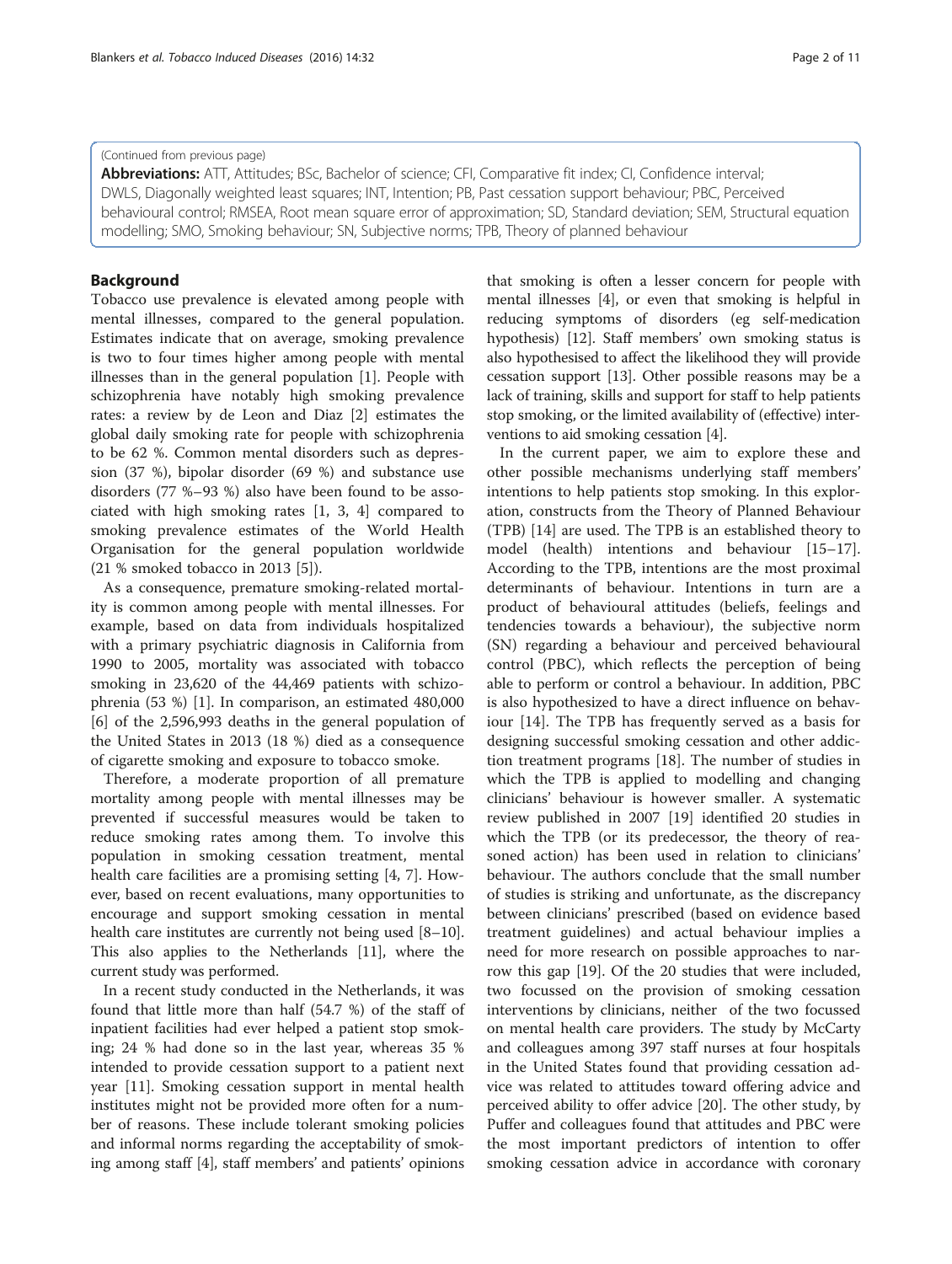heart disease guidelines among community practise nurses in England [\[21](#page-10-0)].

Our study aims to contribute to this knowledge base and is (to our best knowledge) the first to evaluate the applicability of the TPB in modelling the intention of mental health care treatment staff to provide cessation support to their patients. Providing cessation support can range from single session brief advice to an extensive psychosocial or pharmacological intervention. We will test whether attitudes, subjective norms, PBC, past cessation support behaviour and current smoking behaviour together are significantly associated with intentions to provide future support. We will also test whether a subset of this model, consisting of only the significant paths between these constructs and intention adequately fits the data. This will identify key constructs to address in order to increase the rate at which mental health care staff will provide cessation support.

## Methods

## Data source

Data were obtained from a survey (August – November 2014) on attitudes, norms, smoking policy, perceived behavioural control, intentions and behaviour towards smoking cessation support in mental health institutes in the Netherlands. Survey items were developed by the authors of the study, with input taken from interviews with the target audience (which were part of the general report [[11\]](#page-9-0)), from previous studies on mental health care staff opinions on smoking (cessation) and from the TPB literature [\[14](#page-9-0)–[19\]](#page-9-0). The survey frame consists of the 57,310 employees [\[22](#page-10-0)] of three types of institutes: (a) integrated mental health care institutes, which usually offer both in- and outpatient mental health care and substance abuse treatment (35 institutes), (b) substance abuse treatment centres (9 institutes), and (c) regional institutes for sheltered housing (20 institutes). Together, these institutes comprise the voluntary inpatient mental health facilities for adults in the Netherlands. At times of the study, 64 institutes were represented by the overarching sector organisation of specialist mental health and addiction care providers. Employees working for these 64 institutes were invited to participate in this internet survey.

#### Recruitment of participants

Participants were recruited through invitations circulated among staff by the treatment institutes' newsletters and via the Trimbos Institute (Netherlands institute of mental health and addiction) website. In order to motivate the target audience to participate, three iPads were raffled off.

#### Ethics, consent and permissions

All participants provided informed consent before participating in the survey, in line with the Dutch Medical Research Involving Human Subjects Act. Based on previous consultation with the Netherlands' Central Committee on Research Involving Human Subjects, survey research as performed for this study is exempted from medical ethics approval.

#### Measures

Attitudes towards their role in providing cessation support to patients were measured with 12 items, answered on a 5-point Likert scale (range: completely disagreecompletely agree). An example of an item is: "Patients should be encouraged more often to quit smoking".

Subjective norms regarding smoking and cessation support in the institutes participants worked for were measured with four items, answered on a 5-point Likert scale. Subjective norms are operationalized as perceived smoking policy, which is an injunctive norm. An example of an item is: "The institute I work for enforces a strict smoking policy".

Perceived behavioural control towards providing cessation support to patients is measured with four items, answered on a 5-point Likert scale. An example of an item is: "If I want to, I am able to help a patient quit smoking".

Intention to provide cessation support to patients in the near future is measured with four items. An example of an item is: "Next year, I intend to help at least one patient quit smoking".

Past behaviour regarding providing cessation support to patients was measured with three items. An example of an item is: "In the past year, I have helped at least one patient quit smoking".

Respondent's smoking behaviour, comprising of smoking status, time until first cigarette after waking up in the morning (if respondent is a daily smoker, otherwise set to 0) and quit intentions (if applicable) was measured with three items.

#### Survey weighting

In order to improve the representativeness of the sample, survey weighting was applied. Weights were calculated in order to optimize the representativeness of our sample regarding type of organization, number of inhabitants of the province, gender, age, part time factor and type of function. Survey weights were estimated using raking calibration in R 3.2.1. As a reference value, information regarding the labour market for mental health workers in the three types of organizations was used [[22\]](#page-10-0). Weight bounds were set at 1/6 (lowest possible weight) and 6 (highest possible weight). All analyses in this paper were performed using unweighted data,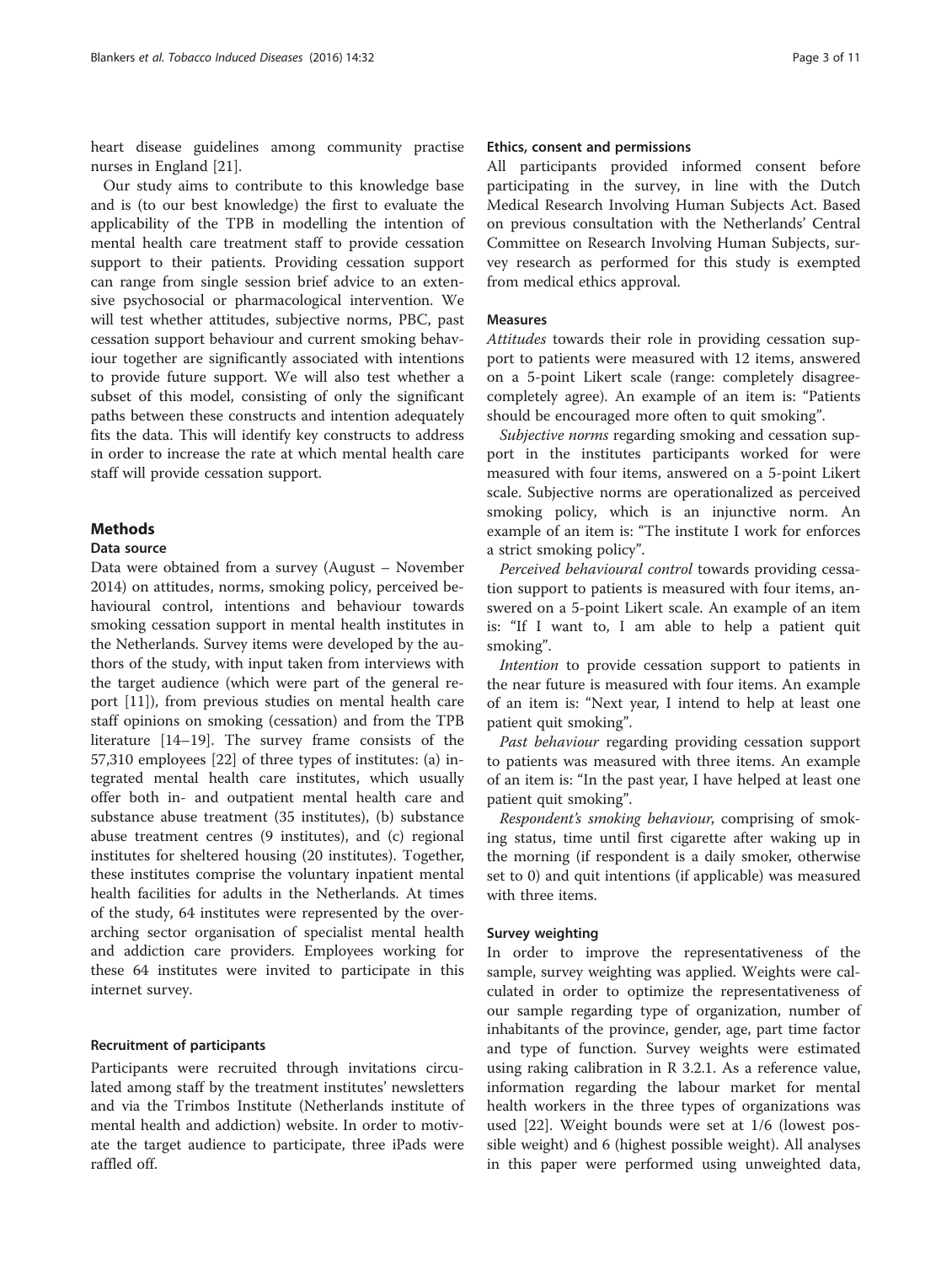and corroborated using weights. In the results section, it is indicated whether weighted or unweighted data are reported.

## Analysis plan

As a first step in the analysis procedure, missing data were analysed and addressed. Overall, the missing rate was low, with an average of 3 % missing or invalid responses on all items in the survey (per item range: 0-18 %). However, a principled approach to data missingness is important even under relatively low missingness rates, especially if multivariate analyses including structural equation modelling (SEM) are planned. Therefore, missing observations were imputed under the Missingness At Random assumption using Amelia-2 [[23\]](#page-10-0) for R version 3.2.1 [[24\]](#page-10-0).

Next, the reliability of the scales was tested using maximum-likelihood factor analysis and Cronbach's α coefficient for internal consistency. Scoring of contraindicative items was reversed. Variables that were poor factor indicators (loadings <0.4) on a one-factor solution were excluded from the scales. After Cronbach's α reliability coefficients were calculated, a SEM was constructed with the TPB constructs (attitudes, subjective norms, PBC and intention), past behaviour and current smoking behaviour as latent variables. The a priori hypothesis was that the full model comprising the five latent variables associated with intention would optimally fit the data. In optimisation steps, alternative models, consisting of a subset of the five initial latent variables were created and tested for their association with intention. Therefore, the SEM approach can be described as model-generating, starting with theory-based constructs.

The outcome variable (intention) is categorical. Therefore, diagonally weighted least squares (DWLS) with robust standard errors and mean and variance adjusted test statistics were used for the estimation of the SEM. SEM analyses were performed based on the covariance matrices using the R package lavaan version 0.5-19 [\[25](#page-10-0)]. The residual variances and the variances of exogenous latent variables are included in the model and set free. The metric of each latent variable is determined by fixing their variances to 1.0 (which gave the same results as fixing the first indicator to 1.0). The means of the observed variables are entered in the model.

To estimate SEMs with categorical outcomes and a DWLS estimator while taking survey weights in account is not possible in lavaan version 0.5-19. Therefore, a parametric bootstrapping procedure was performed in which the process of SEM estimation was repeatedly (1000 iterations) performed on a parametrically bootstrapped dataset, in which the probability for a given case to be sampled in the bootstrapped dataset was proportional to its survey weight. Through this approach, the application of survey weights in the SEM estimation process was computationally approached.

The SEMs were evaluated based on common SEM fit indices: (1) chi-square test of model fit  $(\chi^2)$ , (2) comparative fit index (CFI), (3) and root mean square error of approximation (RMSEA). For the presentation of the SEM analyses, we adhered to Hoyle and Isherwood's recommended reporting standards [[26](#page-10-0)] and take in account the reporting recommendations by Jackson and colleagues [\[27](#page-10-0)].

## Results

#### **Participants**

In total, 770 staff members submitted the survey via the submit button on the last page. Of those, 170 were excluded. The majority ( $n = 132$ ) of these 170 were excluded because they worked for other mental health care organizations than the three types we intended to include in this study. Others were excluded because filling out the survey took them an unreasonably short ( $\langle$ 7 min) or long ( $>$ 6 h) time ( $n$  = 7), because of inconsistencies in their demographic data which indicated invalid input  $(n = 19)$  or because they were multivariate outliers based on Mahalanobis distances over all variables ( $n = 12$ ). Of the remaining 600 respondents, 94 were excluded as they did not regularly have treatment contact with patients. The result was a net sample of 506 participants who had direct contact with patients. This can be considered a sufficient sample size based on a common rule-of-thumb for sample sizes in SEM (minimum of 10 cases per parameter [\[28\]](#page-10-0)), and on a recent simulation study  $(n > 460$  for relatively complex models [\[29\]](#page-10-0)).

Based on weighted data, the majority of the respondents were females (70.0 %). Respondents had an average age of 42.5 years  $(SD = 12.0)$ . Seventy-five percent had at least a BSc educational background. The most common vocational background of the respondents was in nursing (38.2 %), followed by social work (15.6 %), psychology (8.0 %), medicine (6.1 %), or other vocational backgrounds (e.g. drama therapists, music therapists; 2.4 %). The other 29.7 % did not have a vocational background in mental health. Analysis of the unweighted data indicated a slight underrepresentation of females (62.7 % vs. 70.0 % after applying survey weights) and an overrepresentation of respondents with a social work background (23.2 % vs. 15.6 % after applying survey weights) in the sample–compared to the weighted data.

#### Descriptive statistics of items and latent variables

The measurement items which comprise the latent variables attitudes (ATT), subjective norms (SN), perceived behavioural control (PBC) and intention (INT) are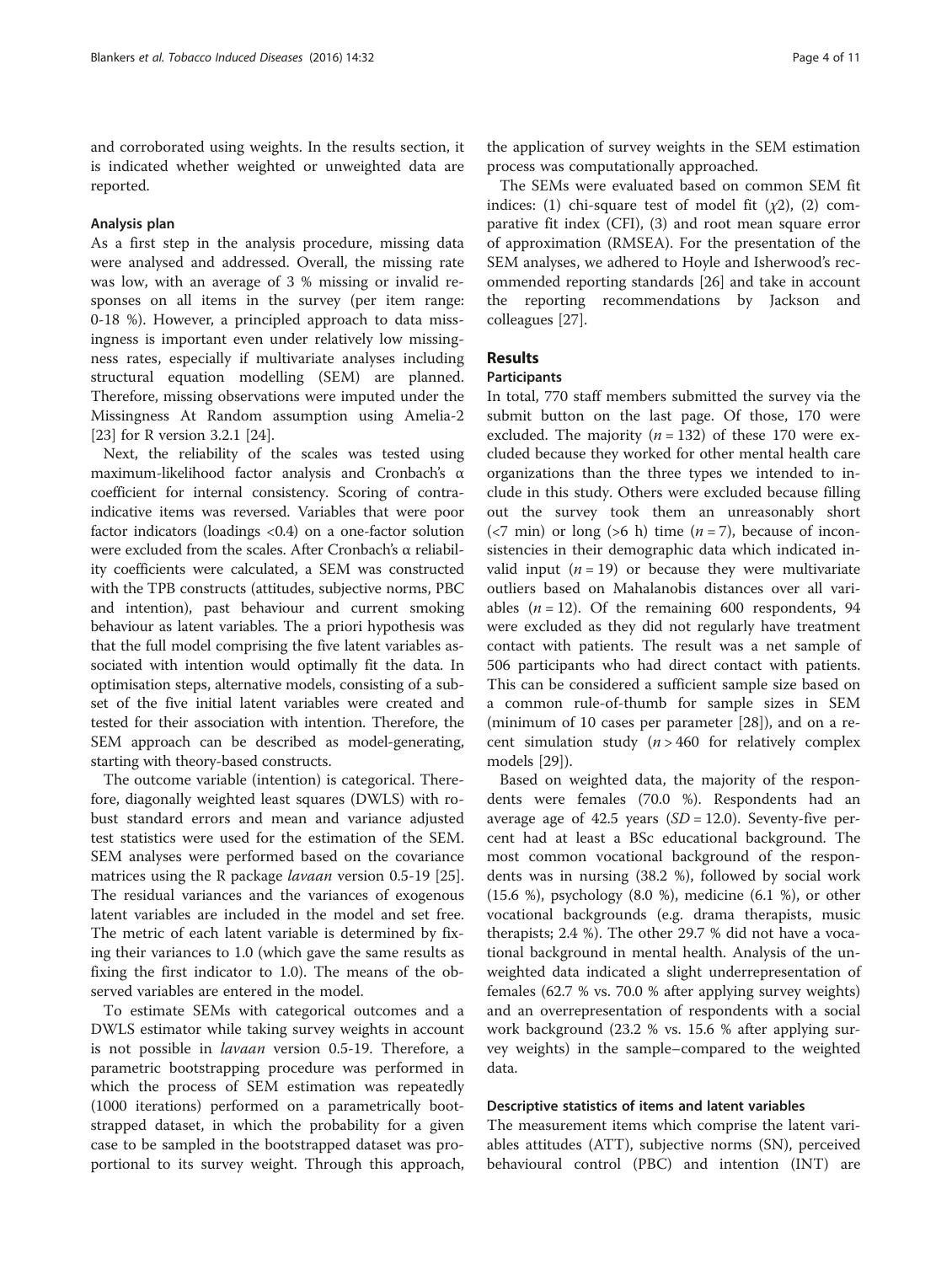<span id="page-4-0"></span>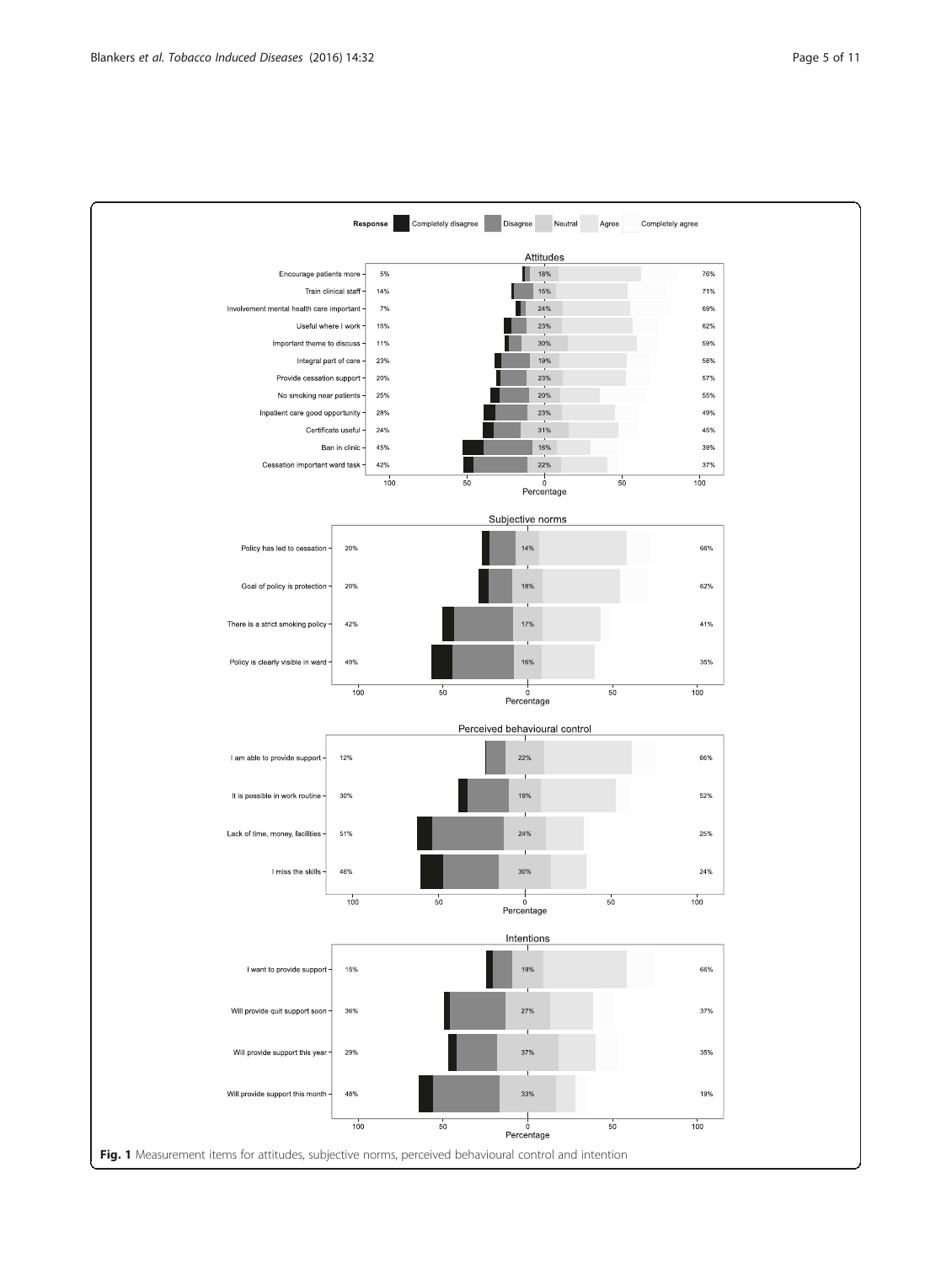summarised in Fig. [1](#page-4-0). The full list of items and response options for each latent variable is available as Additional file [1](#page-9-0). The items used in the SEM analysis for the latent variables "past cessation support behaviour" (PB) and "smoking behaviour" (SMO) are listed in Table 1, with a summary of the responses.

#### Attitudes

The scale has a good reliability (Cronbach's  $\alpha$  = 0.90; one factor with eigenvalue >1, based on unweighted data). In general, respondents held positive attitudes towards addressing smoking among patients. The majority of the respondents (76 %) indicated that patients should be encouraged more to quit smoking. Respondents were also supportive of providing more training to their direct colleagues to provide cessation support (71 %) and the involvement of mental health facilities in providing cessation support to patients (69 %). Respondents were notably less supportive of general smoking bans in mental health facilities (39 %) nor considered cessation support currently to be an important task in the ward they worked on.

#### Subjective norms

The scale has an acceptable reliability ( $\alpha = 0.71$ ; one factor with eigenvalue >1, based on unweighted data). The

majority of the respondents thinks that smoking policies in their centre prescribe that patients should quit smoking (66 %), while a minority thinks the smoking policy in their centre is very prohibitive of smoking (41 %).

#### Perceived behavioural control

The scale's reliability is acceptable but somewhat low  $(\alpha = 0.65;$  one factor with eigenvalue >1, based on unweighted data). The majority of the respondents feel capable to provide cessation support (66 %).

## Intention

The scale has a good reliability ( $\alpha$  = 0.80; one factor with eigenvalue >1, based on unweighted data). Two thirds of the respondents wants to provide support, however only a minority (35 %) intends to actually do so over the next year.

#### Past behaviour

This scale showed an acceptable reliability ( $\alpha$  = 0.71; one factor with eigenvalue >1, based on unweighted data). More than half of the respondents (55 %) indicates that he or she has never helped a patient quit smoking during his or her career. Only 8 % of the respondents has helped more than three patients quit smoking in the last year.

Table 1 Responses to the items comprising the latent variables "Past cessation support behaviour" and "Smoking behaviour"

| Latent variable         | Item                                                                       | Response                                            |
|-------------------------|----------------------------------------------------------------------------|-----------------------------------------------------|
|                         | Past cessation support behaviour (PB) Have you ever helped a patient quit? | No: 45.3 % ( $n = 229$ )                            |
|                         |                                                                            | Yes, not during the last year: 30.6 % ( $n = 155$ ) |
|                         |                                                                            | Yes, during the last year: 24.1 % ( $n = 122$ )     |
|                         | How many patients have you helped quit in the last year?                   | 0 patients: 75.4 % ( $n = 381$ )                    |
|                         |                                                                            | 1-3 patients: 16.5 % ( $n = 83$ )                   |
|                         |                                                                            | >3 patients: 8.3 % ( $n = 42$ )                     |
|                         | What percentage of your patients has received cessation<br>support?        | <10 % of patients: 73.7 % ( $n = 373$ )             |
|                         |                                                                            | 10 % - 30 % of patients: 15.7 % (n = 79)            |
|                         |                                                                            | >30 % of patients: 10.6 % ( $n = 54$ )              |
| Smoking behaviour (SMO) | Do you smoke cigarettes yourself?                                          | I have never smoked: 29.3 % ( $n = 148$ )           |
|                         |                                                                            | I used to smoke but quit: 42.1 % ( $n = 213$ )      |
|                         |                                                                            | I am a regular smoker: 28.1 % $(n = 142)$           |
|                         | How long after waking up do you smoke your first cigarette?                | I don't smoke daily: 80.2 % ( $n = 406$ )           |
|                         |                                                                            | Within 5 min: 1.3 % ( $n = 7$ )                     |
|                         |                                                                            | Between 6 and 30 min: 8.7 % ( $n = 44$ )            |
|                         |                                                                            | Between 31 and 60 min: 5.9 % ( $n = 30$ )           |
|                         |                                                                            | Longer than 60 min: 3.8 % ( $n = 19$ )              |
|                         | Do you intend to quit smoking?                                             | I don't smoke/not applicable: 71.6 % ( $n = 362$ )  |
|                         |                                                                            | Within 6 months from now: 10.3 % ( $n = 52$ )       |
|                         |                                                                            | Not within 6 months from now: 18.1 % ( $n = 92$ )   |

Table note: Percentages are based on weighted data. Counts are based on the  $n = 506$  respondents with direct patient contact. Percentages for "Do you smoke cigarettes" do not count up to 100 % as 0.5 % of the respondents indicated "I don't know" – those answers have been labelled as missing in the scale analyses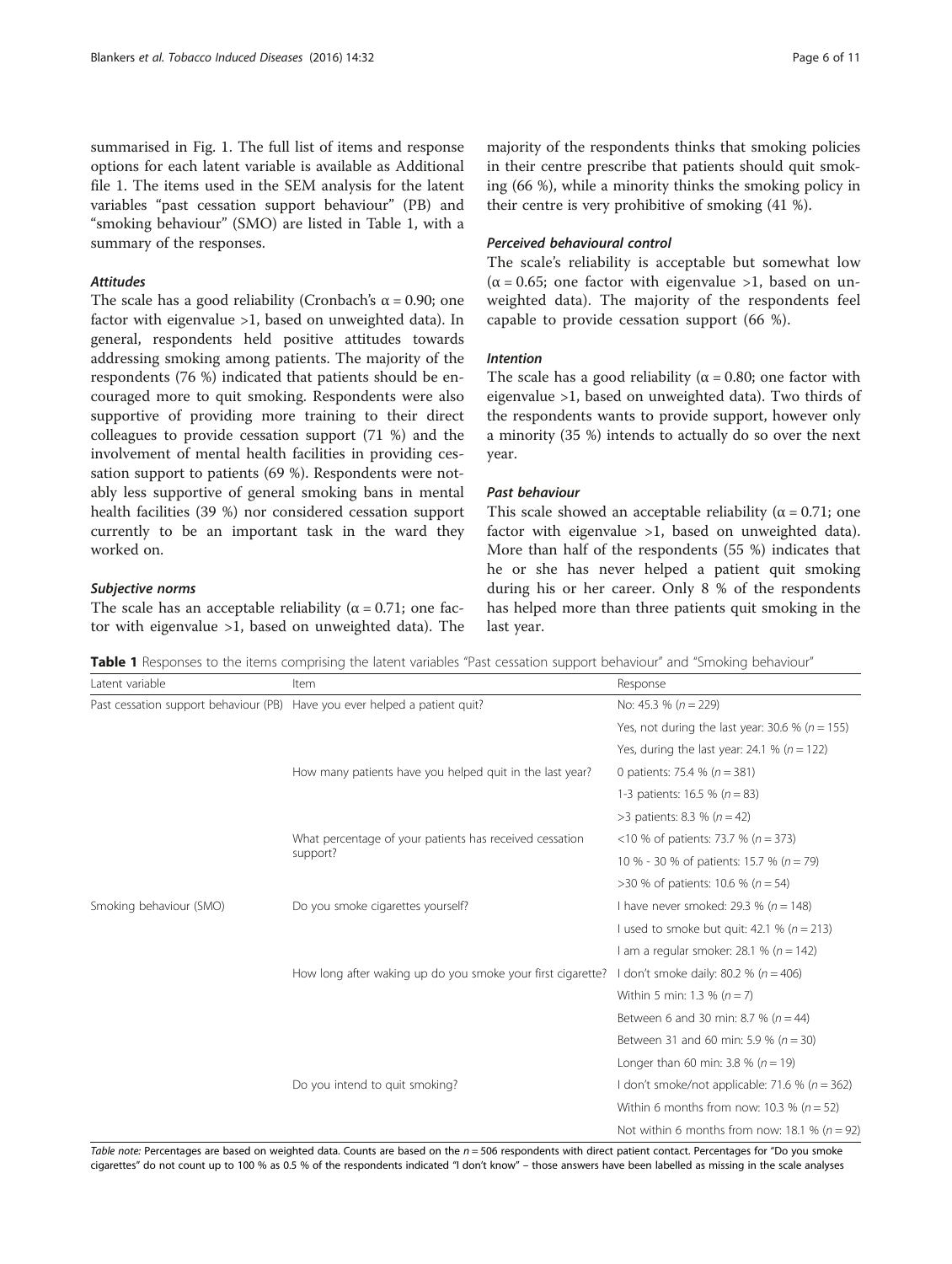#### Respondent's smoking behaviour

This scale has a good reliability of  $\alpha = 0.82$ ; one factor with eigenvalue >1, based on unweighted data). Twentyeight percent of the respondents is a regular smoker, which is somewhat more than the average proportion of smokers in the general population in the Netherlands in 2014 (23 %) [\[30](#page-10-0)].

#### Model fit using unweighted data

As a first step in the model fitting phase, a model including all latent variables possibly associated with the intention to provide (more) cessation support in the near future was estimated (model in the top left in Fig. 2). Model 1 showed suboptimal fit to the data, as indicated by the chi-square statistic ( $\chi^2$  (529) = 4273, p < 0.001), and the RMSEA (0.109). The CFI (0.989) indicated the model fitted the data well, however some of the estimated variances were negative; another indication of model misfit. As can be partly observed from the standardized parameter estimates in Fig. 2, the regression coefficient estimates from subjective norm to intention, and from smoking behaviour to intention were found to be weak and non-significant  $(SN - > INT = 0.199, SE = 0.179,$  $p = 0.267$ ; SMO- > INT = -0.037, SE = 0.154,  $p = 0.812$ ). These two latent variables were therefore removed in

Model 2. This resulted in a lower chi-square statistic  $(\chi^2)$  $(327) = 3498$ ,  $p < 0.001$ ), but did not improve the RMSEA (0.127) nor the CFI (0.936). For the third model presented in Fig. 2, covariances have been specified based on modification indices. Six covariances that led to an expected significant change in chi-square (with  $α = 0.01$ ; power = 0.9;  $delta \ge 0.2$ ) were added to the model: three between PB and PBC, PB and ATT, PBC and ATT and three and three covariances between pairs of items. These were the items "Important theme to discuss" and "Involvement mental health care important"; "No smoking near patients" and "Ban in clinic" and the PBC items "It is possible in work routine" and "I miss the skills". Compared to Model 1 and 2, Model 3 showed a better fit to the data:  $\chi^2$  (322) = 790,  $p < 0.001$ ); RMSEA = 0.049; CFI = 0.991. All three models were identified. In none of the models, any samples were lost due to non-convergence or other analysis problems.

#### Model fit using weighted data

As it was not directly possible to include the survey weights in the SEM analysis using the DWLS estimator, we chose to test the sensitivity of the model fitting results to the weighted characteristics of the data. The optimized model (Model 3) fitted originally to the unweighted data was fitted iteratively (1000 times) to the



behavioural control; ATT: behavioural attitude; PB: past behaviour (providing cessation support to patients); SMO: current smoking behaviour; INT: intention to provide cessation support to patients in the near future; Model 1: Initial model with all possible relevant constructs included; Model 2: Initial model after insignificant paths and constructs have been removed; Model 3: Final model based on model 2 with covariances specified based on modification indices; The numbers in the paths between two latent constructs are standardized parameter estimates. Covariance matrices for the three models are available as Additional file [2.](#page-9-0) Analyses are based on unweighted data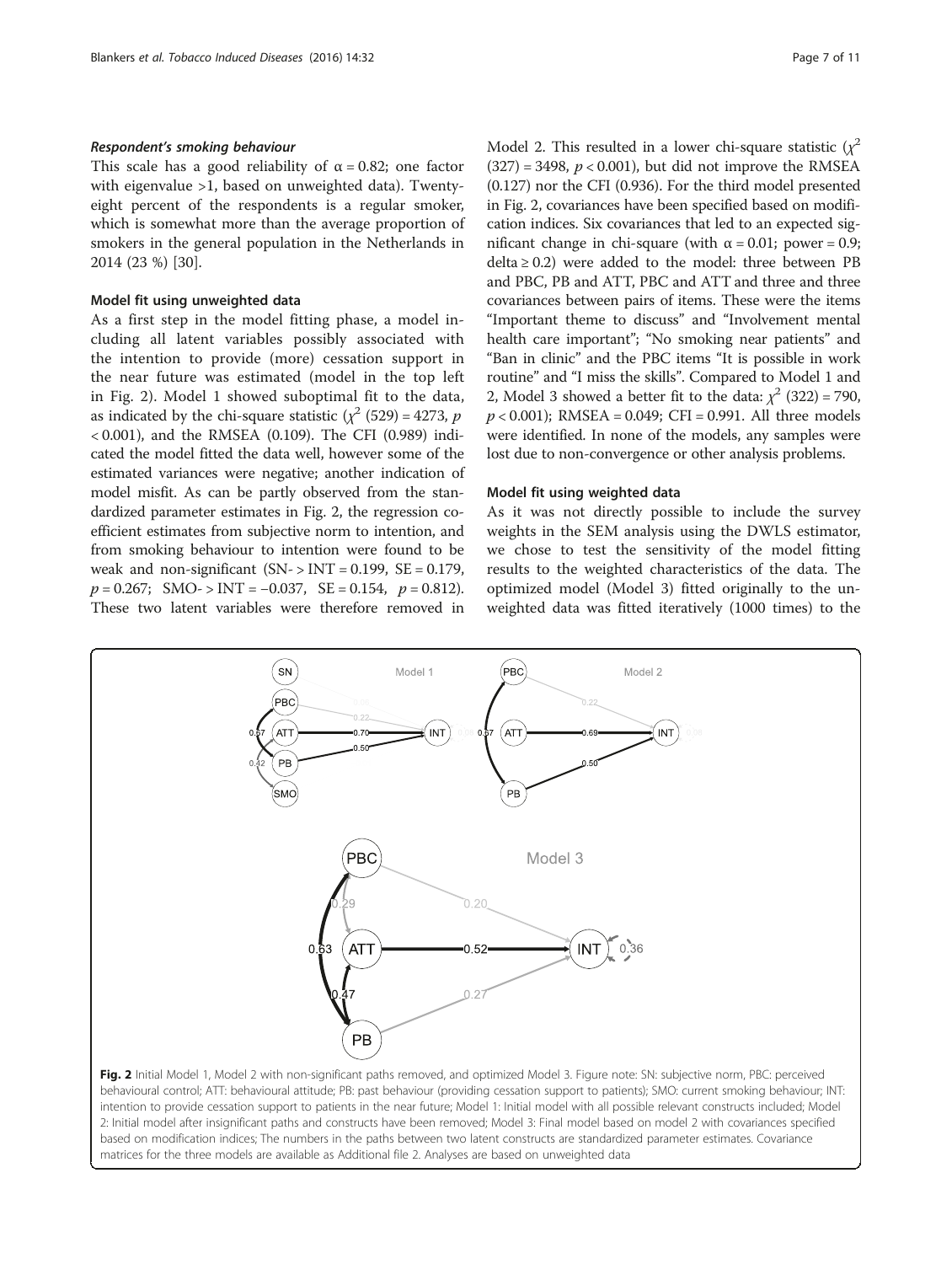bootstrapped datasets, to compare the median fit - with 95 % confidence intervals (CIs) under the weighted bootstrapping approach to the result under the unweighted approach. Figure 3 presents the model with standardized parameter estimates from the median fitting dataset, and the two models fitted using the upper and lower 95 % CI datasets (fit was evaluated using the chi-square statistic).

The fit indices for the bootstrapped data with median model fit were  $\chi^2$  (322) = 1188,  $p < 0.001$ ); RMSEA = 0.067; CFI = 0.983; the '95 % CI worst fit' indices were  $x^2$  $(322) = 1518$ ,  $p < 0.001$ ); RMSEA = 0.079; CFI = 0.975; and the '95 % CI best fit' indices were  $\chi^2$  (322) = 953,  $p < 0.001$ ); RMSEA = 0.057; CFI = 0.988. The median model replicated the pattern and strength of the associations observed when unweighted data were used.

## **Discussion**

The findings of this study indicated that in general, mental health staff in the Netherlands support encouraging patients more to quit smoking. The majority of the staff members feels capable to provide cessation support if needed, however only a minority of them intends to actually provide support over the next year. More than half

Theoretically derived constructs associated with intentions to provide smoking cessation support to patients were identified. Attitudes towards providing cessation support, perceived behaviour control and past experience in providing support were strongly associated with the intention to provide future support. For subjective norms toward smoking (cessation) for patients and respondents own smoking behaviour we found limited evidence of an association with intention.

The limited association between subjective norms and intention is in line with previous findings. In the metaanalysis by Armitage and Conner [\[15](#page-9-0)] it is reported that subjective norm is more weakly correlated with intention than attitude and perceived behavioural control. A number of possible explanations for this limited correlation have been suggested. Some argue that the lack of association between the two indicates that intentions are influenced primarily by intra-personal factors and not as much by what others are perceived to think or do [\[14,](#page-9-0) [31](#page-10-0)]. Another explanation is in the distinction between injunctive norms (i.e. what significant others think the person ought to do) and descriptive norms (i.e. what significant



attitude; PB: past behaviour (providing cessation support to patients); INT: intention to provide cessation support to patients in the near future; Model 'Median fit': Final optimized model identified using bootstrapped data (1000 iterations) using the median fitting data (based on  $\chi^2$ ): 50 % of the bootstrapped datasets fitted the model better, 50 % fitted the model worse; Model '95 % CI worst fit': 97.5 % of the bootstrapped datasets fit the model better, 2.5 % fit the model worse (based on  $\chi^2$ ); Model '95 % CI best fit': 2.5 % of the bootstrapped datasets fit the model better, 97.5 % fit the model worse (based on  $\chi^2$ ); The numbers in the paths between two latent constructs represent standardized parameter estimates, Covariance matrices for the three presented fits are available as Additional file [2](#page-9-0)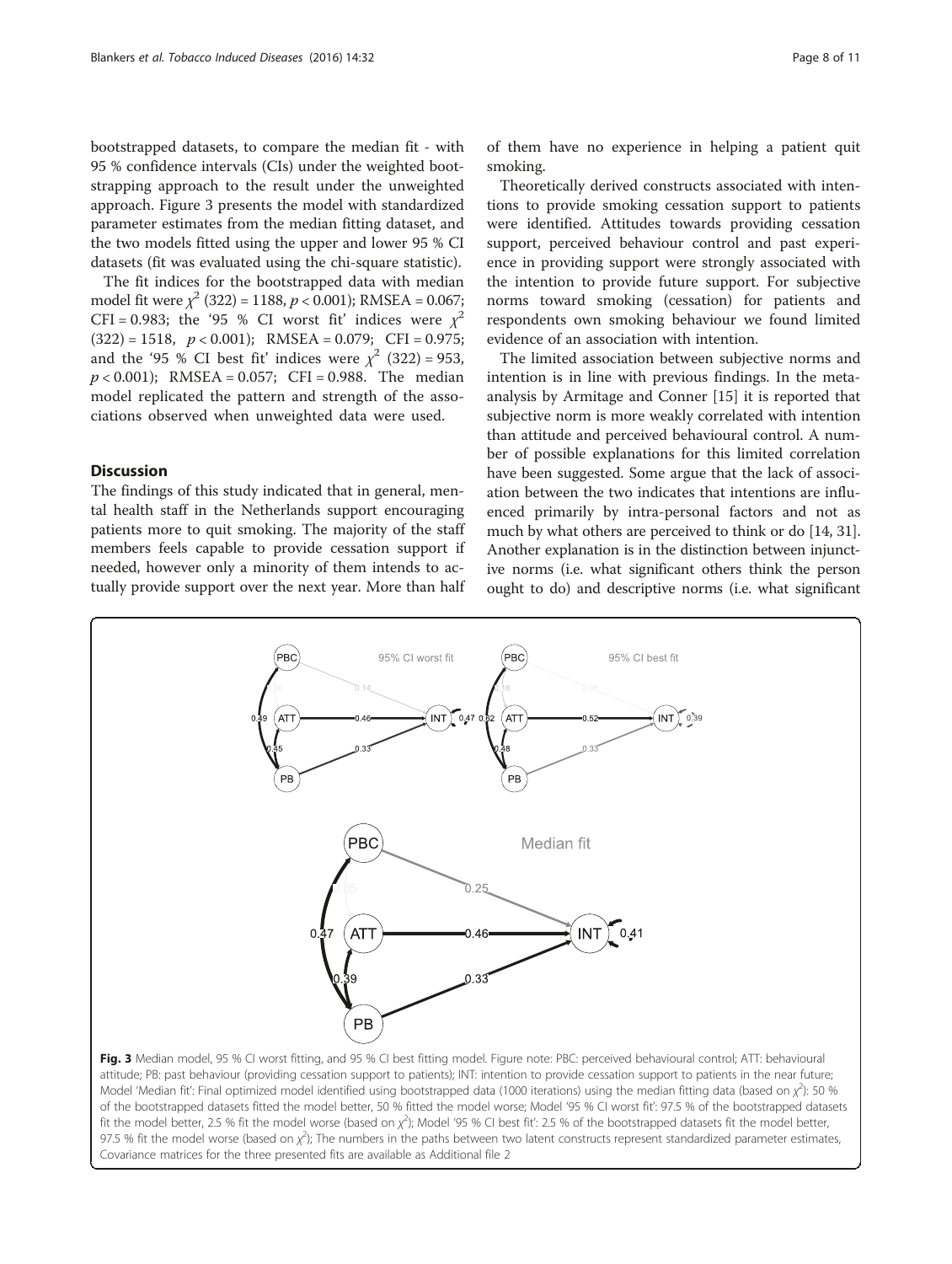others themselves do). The subjective norm component of the TPB is an injunctive social norm (perceived social pressure, in this case: perceived strictness of smoking policies), while the results of a meta-analysis based upon 14 TPB studies involving a total sample size of  $N = 5810$ , covering a wide range of behavioural domains, provides strong evidence in support of the predictive validity of descriptive norms, over injunctive norms [[31\]](#page-10-0). In addition, the inconsistent findings in the literature regarding the impact of strict smoking policies on smoking prevalence among patients and staff of mental health institutes [[32](#page-10-0)–[34\]](#page-10-0) are also in line with the theoretically derived finding that there is only a weak link between subjective norms/policy regarding smoking cessation support and the intention to provide cessation support.

The absence of a direct association between staff smoking behaviour and their intentions to provide cessation support has some precedents in the literature, although findings are mixed. A large cross-sectional survey of 3482 nurses working in 35 hospitals in the USA, did not find differences between smoking and non-smoking nurses in the likelihood that nurses asked patients about smoking, gave cessation advice, assessed willingness to quit, assisted in quitting or recommended medications/referred to a quit line [[13](#page-9-0)]. In a recent study performed in Czech Republic, the same author found mixed results [[35](#page-10-0)]. In a study by Slater and colleagues [\[36\]](#page-10-0), 1074 smoking nurses rated the need for and potential of the nurse's role in patients' smoking cessation lower than non-smokers and ex-smokers. However, smoking and ex-smoking nurses rated their responsibility to help patients who wanted to quit higher than non-smokers.

#### Limitations

The reported findings in this study and its implications should be interpreted in the light of the limitations. A first limitation of this study is that the survey is cross-sectional in nature, thereby hampering the possibility to (longitudinally) model the impact of the evaluated constructs on actual behaviour (i.e. provision of smoking cessation support). Based on a meta-analysis that included 47 experimental tests of intention–behaviour relations, it is known that a medium-to-large change in intention  $(d = 0.66)$ leads only to a small-to-medium change in behaviour  $(d = 0.36)$  [\[37](#page-10-0)]. Thus, intention has a significant impact on behaviour, but the size of this effect is considerably small.

A second limitation of this study is that the sample is comprised of self-referred respondents from mental health institutes. Therefore, the representativeness of the sample is a matter for debate. An assumption underlying the presentation of the results as potentially generalizable to the wider population of mental health care providers is that the associations between variables in this study would also have been found in a representative sample of mental health workers. Survey weights were calculated in order to optimize the representativeness of our sample regarding type of organization the participant worked for, number of inhabitants of the province where the professional worked, gender, age, part time factor and type of function.

A third limitation is that although the fit of Model 3 and the bootstrapped model (Median) was acceptable or nearly acceptable according to common cut-off points for CFI  $(\geq .95)$  [\[38](#page-10-0)] and RMSEA  $(\leq .07)$  [[39](#page-10-0)], there still was considerable misfit of the model to the data, as evidenced by the chi-square statistic. In addition, in order to construct Model 3 from Model 2, modification indices were used to identify data-driven model optimisations in the form of the inclusion of six covariance paths to the model. Moreover, although the covariances between the latent constructs and measurement items have face validity, it should be acknowledged that post hoc modifications to models, for example based on modification indices, should be done sparingly and only when the modifications are plausible [\[27, 40\]](#page-10-0).

## Implications

For many years the mental health treatment community tolerated or even encouraged smoking [[4](#page-9-0)]. To date, mental health professionals and treatment organisations respond differently to this challenge. Although progress has been made in recent years, many (45.3 % in the current sample) mental health workers have never addressed their patients' smoking behaviour. This study has some implications for future interventions to further promote these cessation support activities among mental health staff. Based on our results, it is best to address staff attitudes towards providing support, and to increase their perceived behavioural control towards supporting patients to quit smoking. The third identified correlate of intention, past cessation support behaviour, cannot directly be influenced. It should be acknowledged that changes in clinicians' behaviour tend not to happen overnight [\[41\]](#page-10-0). There is however some evidence that an implementation strategy to support mental health professionals in providing smoking cessation support should focus on changing attitudes and perceived behavioural control, based on our and previous [[20](#page-9-0), [21](#page-10-0)] findings. Based on findings and frameworks developed in the implementation science discipline, features such as including a focus on engaging stakeholders and iterative Deming cycles ("plan-do-check-act") in addition to understanding and targeting determinants of behaviour are key to bring about change in professionals' behaviour [\[41\]](#page-10-0).

#### Conclusion

This study demonstrated that attitudes, perceived behavioural control and past behaviour of mental health workers are the strongest correlates of intention toward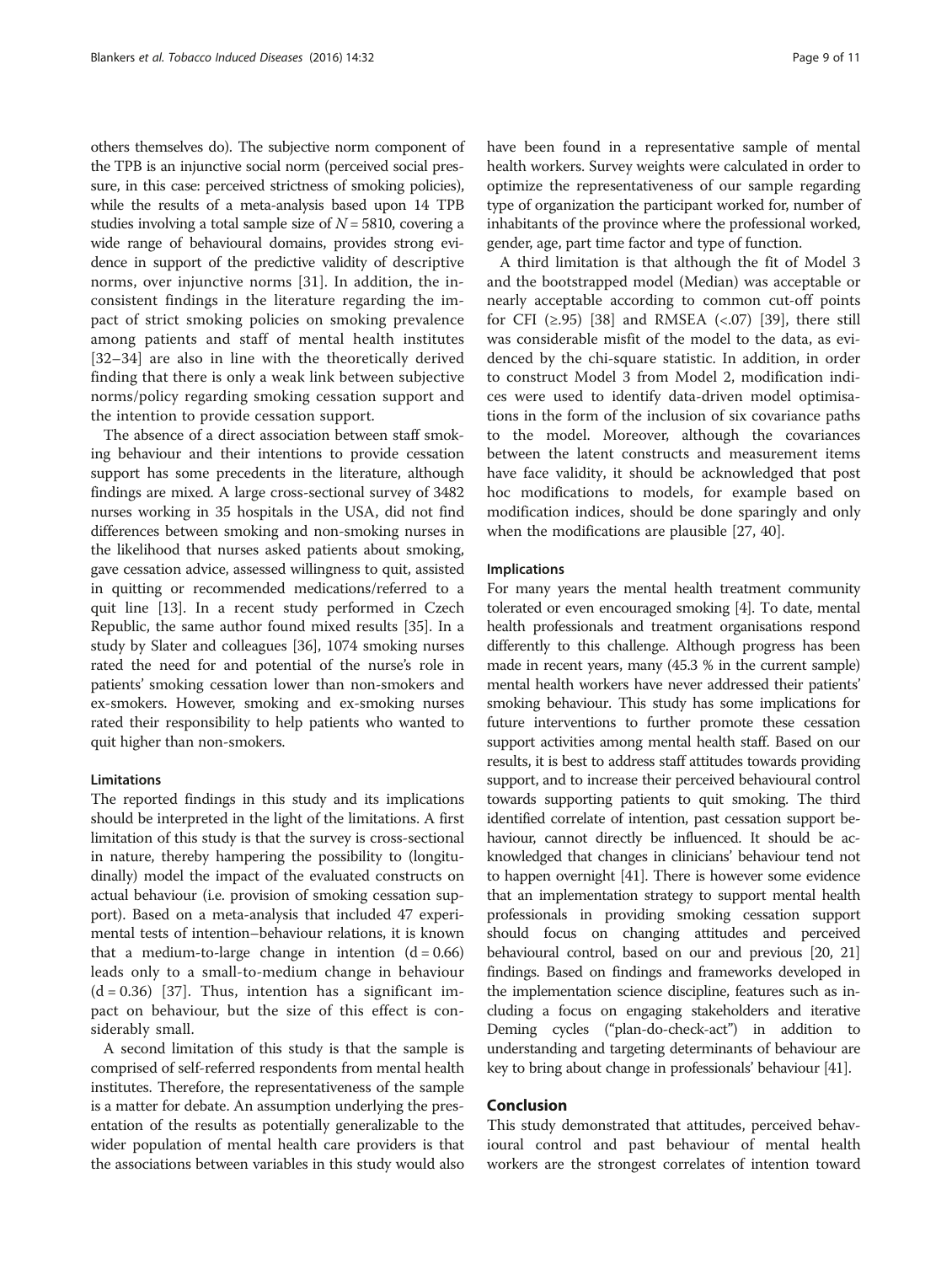<span id="page-9-0"></span>providing smoking cessation support to patients among the five theory-derived constructs tested in a SEM approach. Subjective norms and the mental health workers' smoking behaviour were found to be notably less strong correlates of intention. These findings are to a great extent in line with previous findings and underline inconsistencies in the literature regarding the association between health workers' smoking behaviour and their intentions to help patients stop smoking. Based on our findings, an implementation strategy to provide mental health care patients with smoking cessation support should best target staff attitudes and perceived behavioural control.

## Additional files

[Additional file 1:](dx.doi.org/10.1186/s12971-016-0096-5) List of original survey items and response options. (XI SX 17 kb)

[Additional file 2:](dx.doi.org/10.1186/s12971-016-0096-5) Covariance matrices of the fitted structural equation models. (XLSX 50 kb)

#### Acknowledgements

Time to write this manuscript was provided by the Trimbos Institute, the Netherlands Institute of Mental Health and Addiction. Since 2013, the Netherlands Expertise Centre for Tobacco Control (NET) is hosted by the Trimbos Institute. NET is funded by the Netherlands Ministry of Health, Welfare and Sport.

#### Funding

This work was supported by the Netherlands Ministry of Health, Welfare and Sport.

#### Availability of data and materials

The datasets generated during and/or analysed during the current study are not publicly available due to organisation policy but are available from the corresponding author on reasonable request.

#### Authors' contributions

MB, RB, ML designed and performed the survey study underlying this article, RG advised in the design and performance of the study, MB performed the analyses for this article, MB, RB, PH, RG, ML wrote the article and commented on earlier drafts. All authors read and approved the final manuscript.

#### Competing interests

The authors declare that they have no competing interests.

#### Consent for publication

Not applicable.

#### Ethics approval and consent to participate

All participants provided informed consent before participating in the survey, in line with the Dutch Medical Research Involving Human Subjects Act. Based on previous consultation with the Netherlands' Central Committee on Research Involving Human Subjects, survey research as performed for this study is exempted from medical ethics approval.

#### Author details

<sup>1</sup>Netherlands Expertise Centre on Tobacco Control (NET), Trimbos Institute, Utrecht, The Netherlands. <sup>2</sup>Department of Research, Arkin Mental Health Care, Amsterdam, The Netherlands. <sup>3</sup>Department of Psychiatry, Academic Medical Centre, University of Amsterdam, Amsterdam, The Netherlands. 4 Centre for Child and Family Studies, Leiden University, Leiden, The Netherlands. <sup>5</sup>GGz inGeest Mental Health Institute, Amsterdam, The Netherlands. <sup>6</sup>Cluster of Nursing, Leiden University of Applied Sciences, Leiden, The Netherlands.

#### Received: 11 March 2016 Accepted: 18 August 2016 Published online: 26 August 2016

#### References

- 1. Callaghan RC, Veldhuizen S, Jeysingh T, Orlan C, Graham C, Kakouris G, Remington G, Gatley J. Patterns of tobacco-related mortality among individuals diagnosed with schizophrenia, bipolar disorder, or depression. J Psychiatr Res. 2014;48(1):102–10. doi[:10.1016/j.jpsychires.2013.09.014.](http://dx.doi.org/10.1016/j.jpsychires.2013.09.014)
- 2. de Leon J, Diaz FJ. A meta-analysis of worldwide studies demonstrates an association between schizophrenia and tobacco smoking behaviors. Schizophr Res. 2005;76(2–3):135–57. doi:[10.1016/j.schres.2005.02.010.](http://dx.doi.org/10.1016/j.schres.2005.02.010)
- 3. Kalman D, Morissette SB, George TP. Co-morbidity of smoking in patients with psychiatric and substance use disorders. Am J Addict. 2005;14(2):106– 23. doi[:10.1080/10550490590924728](http://dx.doi.org/10.1080/10550490590924728).
- 4. Schroeder SA, Morris CD. Confronting a neglected epidemic: tobacco cessation for persons with mental illnesses and substance abuse problems. Annu Rev Public Health. 2010;31:297–314. doi:[10.1146/annurev.publhealth.012809.103701.](http://dx.doi.org/10.1146/annurev.publhealth.012809.103701)
- 5. World Health Organisation. WHO Report on the Global Tobacco Epidemic, 2015. Geneva: World Health Organisation; 2015. [http://archive.is/12MDP.](http://archive.is/12MDP)
- 6. U.S. Department of Health and Human Services. The health consequences of smoking: 50 years of progress. A report of the surgeon general. Atlanta: U.S. Department of Health and Human Services, Centers for Disease Control and Prevention, National Center for Chronic Disease Prevention and Health Promotion, Office on Smoking and Health; 2014.<http://archive.is/iJmOV>.
- 7. Tsoi DT, Porwal M, Webster AC. Interventions for smoking cessation and reduction in individuals with schizophrenia. Cochrane Database Syst Rev. 2013;2:CD007253. doi:[10.1002/14651858.CD007253.pub3.](http://dx.doi.org/10.1002/14651858.CD007253.pub3)
- 8. Kerr S, Woods C, Knussen C, Watson H, Hunter R. Breaking the habit: a qualitative exploration of barriers and facilitators to smoking cessation in people with enduring mental health problems. BMC Public Health. 2013; 13(221):221–32. doi:[10.1186/1471-2458-13-221.](http://dx.doi.org/10.1186/1471-2458-13-221)
- 9. Smoking and mental health. A joint report by the Royal College of Physicians and the Royal College of Psychiatrists; 2013. [http://archive.is/J9ibj.](http://archive.is/J9ibj)
- 10. Roberts E, Evins AE, McNeill A, Robson D. Efficacy and acceptability of pharmacotherapy for smoking cessation in adults with serious mental illness: A systematic review and network meta-analysis. Addiction. 2015. doi[:10.1111/add.13236](http://dx.doi.org/10.1111/add.13236).
- 11. Blankers M, Buisman R, ter Weijde W, van Laar M. Rookbeleid in de GGZ: Een verkenning van beleid en praktijk tijdens verblijf in geïntegreerde GGZinstellingen, verslavingszorginstellingen en RIBW's. [Smoking policy in mental health care facilities: Exploration of policy and practise for inpatients of integrated mental health care institutions, substance abuse treatment centres, and regional institutions for sheltered housing] Utrecht: Trimbosinstituut; 2015.<http://archive.is/bzdxH>.
- 12. Dome P, Lazary J, Kalapos MP, Rihmer Z. Smoking, nicotine and neuropsychiatric disorders. Neurosci Biobehav Rev. 2010;34(3):295–342. doi[:10.1016/j.neubiorev.2009.07.013.](http://dx.doi.org/10.1016/j.neubiorev.2009.07.013)
- 13. Sarna L, Bialous SA, Wells M, Kotlerman J, Wewers ME, Froelicher ES. Frequency of nurses' smoking cessation interventions: report from a national survey. J Clin Nurs. 2009;18(14):2066–77. doi:[10.1111/j.1365-2702.](http://dx.doi.org/10.1111/j.1365-2702.2009.02796.x) [2009.02796.x.](http://dx.doi.org/10.1111/j.1365-2702.2009.02796.x)
- 14. Ajzen I. The theory of planned behavior. Organ Behav Hum Decis Process. 1991;50(2):179–211. doi[:10.1016/0749-5978\(91\)90020-T.](http://dx.doi.org/10.1016/0749-5978(91)90020-T)
- 15. Armitage CJ, Conner M. Efficacy of the theory of planned behaviour: a meta-analytic review. Br J Soc Psychol. 2001;40(Pt 4):471–99. doi:[10.1348/](http://dx.doi.org/10.1348/014466601164939) [014466601164939.](http://dx.doi.org/10.1348/014466601164939)
- 16. McEachan RRC, Conner M, Taylor N, Lawton RJ. Prospective prediction of health-related behaviors with the Theory of Planned Behavior: A meta-analysis. Health Psychol Rev. 2011;5:97–144. doi[:10.1080/08870446.2011.613995.](http://dx.doi.org/10.1080/08870446.2011.613995)
- 17. Ajzen I. The theory of planned behaviour: reactions and reflections. Psychol Health. 2011;26(9):1113–27. doi[:10.1080/08870446.2011.613995](http://dx.doi.org/10.1080/08870446.2011.613995).
- 18. Webb TL, Sniehotta FF, Michie S. Using theories of behaviour change to inform interventions for addictive behaviours. Addiction. 2010;105(11):1879– 92. doi[:10.1111/j.1360-0443.2010.03028.x.](http://dx.doi.org/10.1111/j.1360-0443.2010.03028.x)
- 19. Perkins MB, Jensen PS, Jaccard J, Gollwitzer P, Oettingen G, Pappadopulos E, Hoagwood KE. Applying theory-driven approaches to understanding and modifying clinicians' behavior: what do we know? Psychiatr Serv. 2007;58(3):342–8.
- 20. McCarty MC, Hennrikus DJ, Lando HA, Vessey JT. Nurses' attitudes concerning the delivery of brief cessation advice to hospitalized smokers. Prev Med. 2001;33(6):674–81.